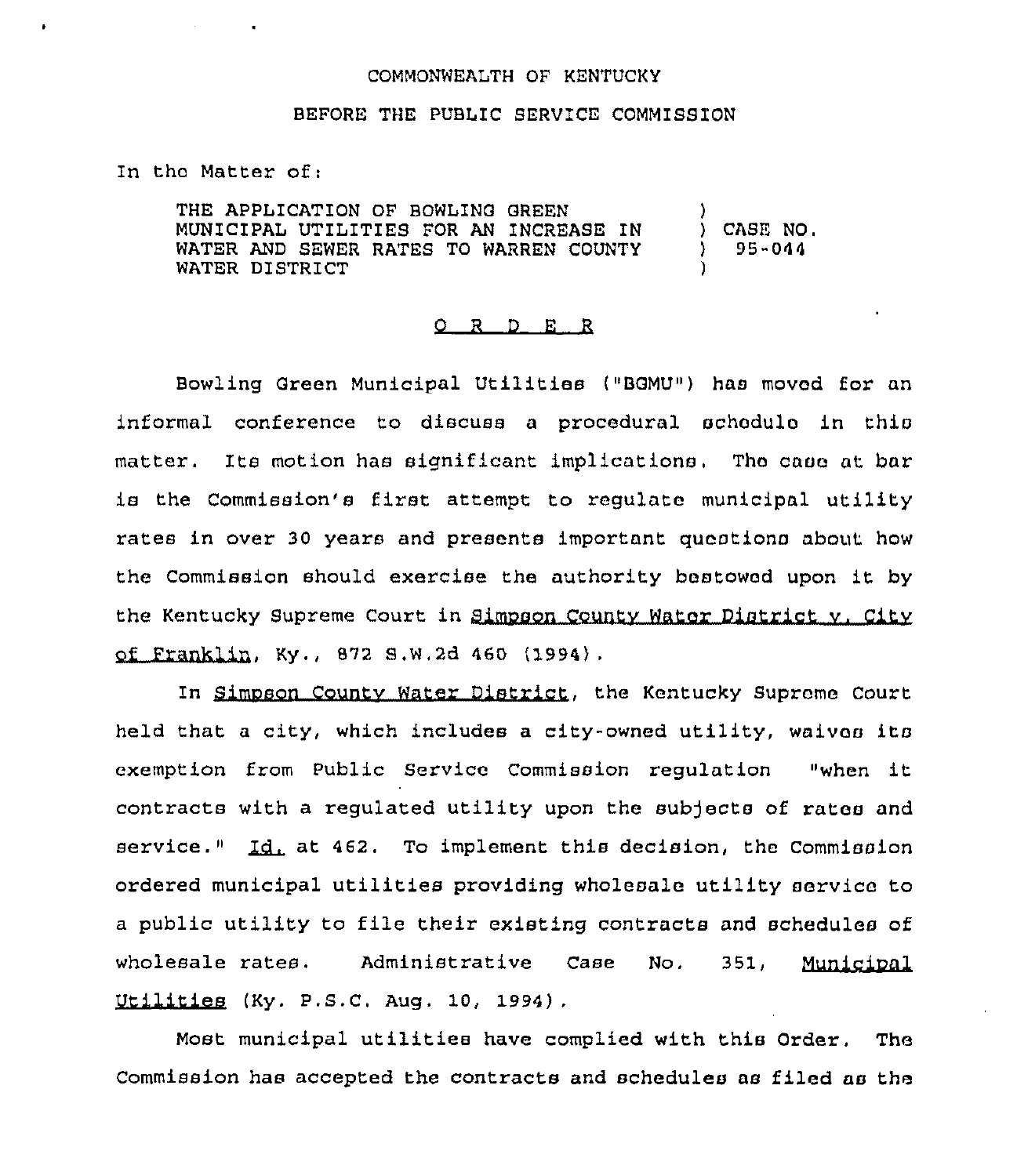lawful rates of the affected utilities. As a result, the contractual relationships between most municipal utilitias and their wholesale customers have not been materially affected.

BGMU is the first municipal utility since the Simpson County Water District decision to apply for an adjustment of its wholesale rates to public utilities. To ascertain the procedures which should be followed to review this application, we need look no further than Simpson County Water District. In that case, the majority found that

where contracts have been executed between <sup>a</sup> utility and a city, . . . KRS 278.200 is applicable and requires that<br>by so contracting the City relinguishes the exemption and is rendered subject to PSC rates and service regulation.

Id. at 462.

 $\mathbf{z}$  and  $\mathbf{z}$  and  $\mathbf{z}$ 

KRS 278.200 provides:

The commission may, under the provisions of this chapter, originate, establish, change, promulgate and enforce any rate or service standard of any utility that has been or may be fixed by any contract, franchise or agreement between the utility and any city, and all rights, privileges and obligations arising out of any such contract, franchise or agreement, regulating any such rate or service standard, shall be subject to the )urlsdlction and supervision of the commission, but no such rate or service standard shall be changed, nor any contract, franchise or agreement affecting it abrogated or changed, until a hearing has been had before the commission in the manner prescribed in this chapter.

This statute, which applies by its terms to contracts, franchises and agreements with cities, is permissive except to the extent that it instructs the Commission to hold <sup>a</sup> hearing before taking any action which changes an existing "contract, franchise or

-2-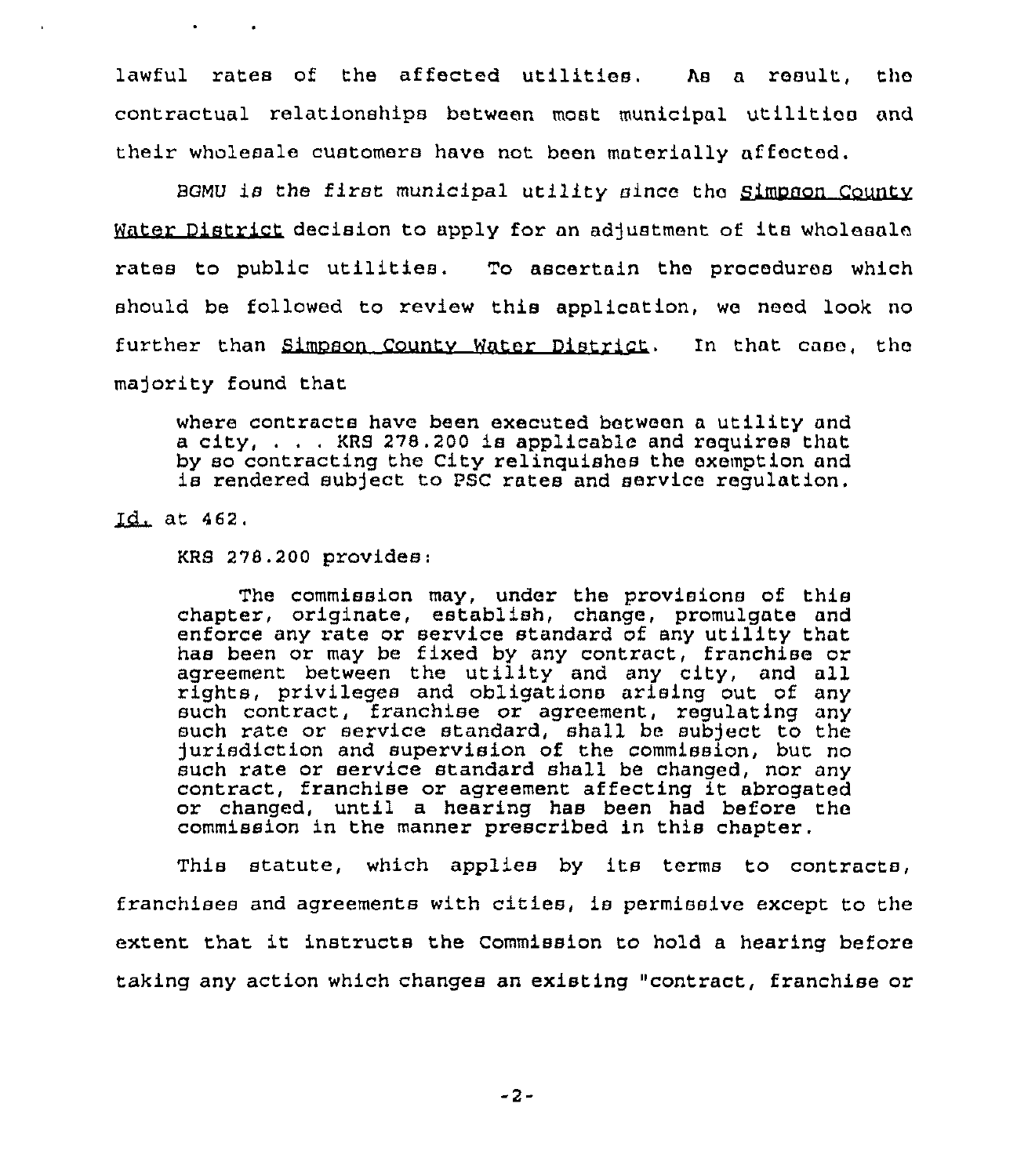agreement" and requires that the hearing be held "in the manner proscribed by this chapter [XRB Chapter 278),"

 $\bullet$ 

Viewing the Simpson County Water District decision together with KRS Chapter 278, a uniform method of exerciaing the Commission's jurisdiction over cities becomes apparent. Where a city applies for approval of a rate contrary to that which would be established under an existing agrocmant with a utility, or where a utility complains of implementation of a rate or service contrary to an existing agreement with a city, the Commission is in effect being requested to change or abrogate the underlying agreement. To do so, thc Commission must first hold <sup>a</sup> hearing "in the manner prescribed" by KRS Chapter 278. Tho manner proscribed by Chapter 278 for holding a hearing on a proposed rate increase is set forth in KRS 278.190 and prasupposes compliance with the applicable rules of procedure set forth in 807 KAR 5:001. To the extent that the regulations impose burdens which ara onerous in a particular situation, either the city or the utility may seek permission to deviate from the requirement by showing good cause.  $BnA$  807 KAR 5:001, Section 14.

Based on the above, the Commission finds that BGMU should supplement its application for rate adjustment to comply with the requirements of 807 KAR 5:001, Section 10. It further finds that BGMU's motion for an informal conference to discuss a procedural schedule should be granted.

-3-